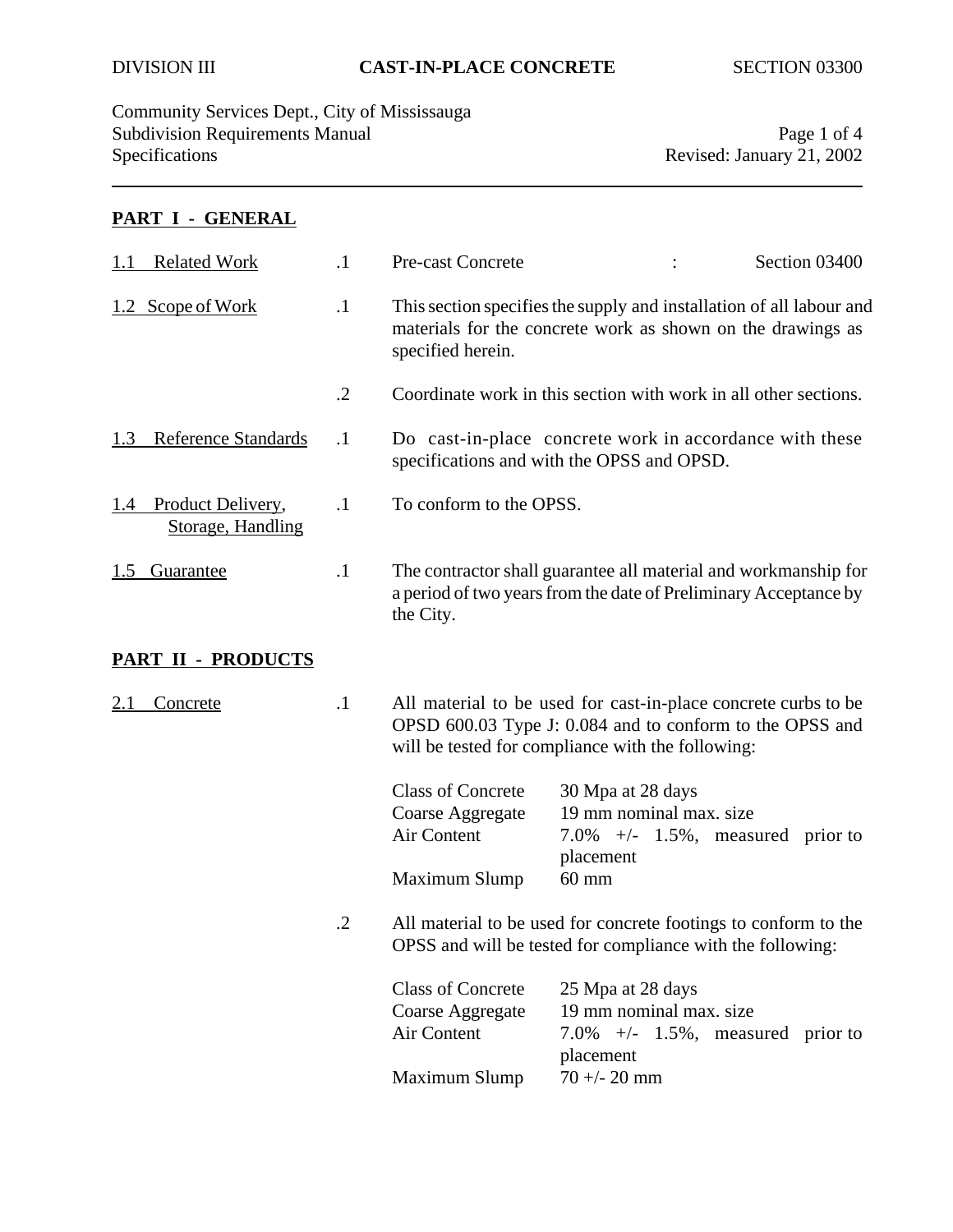| Community Services Dept., City of Mississauga<br><b>Subdivision Requirements Manual</b><br>Specifications |                   | Page 2 of 4<br>Revised: January 21, 2002                                                                                                                                                                                               |  |
|-----------------------------------------------------------------------------------------------------------|-------------------|----------------------------------------------------------------------------------------------------------------------------------------------------------------------------------------------------------------------------------------|--|
| <b>Granular Base</b><br>2.2<br>for CIP Curbs                                                              | $\cdot$ 1         | Sound, hard, durable Granular 'A' and Granular 'B', free from<br>clay or organic matter and in accordance with Detail #02510-3.                                                                                                        |  |
| Sono Tubes<br>2.3                                                                                         | $\cdot$ 1         | Sono tubes shall be sized in accordance with the approved<br>drawings and details with a wall thickness of 5 mm minimum.<br>Sono tubes shall be protected from rain and moisture on site until<br>used.                                |  |
| <b>Expansion Joints</b><br>2.4                                                                            | $\cdot$           | Expansion joints to be 12 mm thick Bituminus fibre installed as<br>per approved working drawings.                                                                                                                                      |  |
| <b>PART III - EXECUTION</b>                                                                               |                   |                                                                                                                                                                                                                                        |  |
| Installation<br>3.1                                                                                       | $\cdot$           | The contractor will be required to excavate, fill, compact, or<br>undertake other measures as required to ensure that the soil<br>materials located within a 300 mm depth below the subbase are<br>placed and compacted to 98% of SPD. |  |
|                                                                                                           | $\cdot$ .2        | The contractor will be required to install the granular materials<br>to the depths indicated on the drawings. The granular material<br>will be placed and compacted to 98% SPD.                                                        |  |
|                                                                                                           | $\cdot$ 3         | Obtain the Community Services Department's approval before<br>placing concrete. Provide 24 hour notice prior to placing of<br>concrete.                                                                                                |  |
|                                                                                                           | $\cdot$           | All work shall be carried out as per OPSS and OPSD, latest<br>edition(s) and the approved drawings.                                                                                                                                    |  |
|                                                                                                           | $.5\,$            | Ensure reinforcement and inserts are not disturbed during<br>concrete placement.                                                                                                                                                       |  |
|                                                                                                           | .6                | Obtain Community Services representative's approval of<br>proposed method for protection of concrete during placing and<br>curing in adverse weather, prior to placing of concrete.                                                    |  |
|                                                                                                           | .7                | Maintain accurate records of cast-in-place concrete items to<br>indicate date, location of pour, air temperature and test samples<br>taken.                                                                                            |  |
|                                                                                                           | $\boldsymbol{.8}$ | All formed concrete to be formed with clean wood.                                                                                                                                                                                      |  |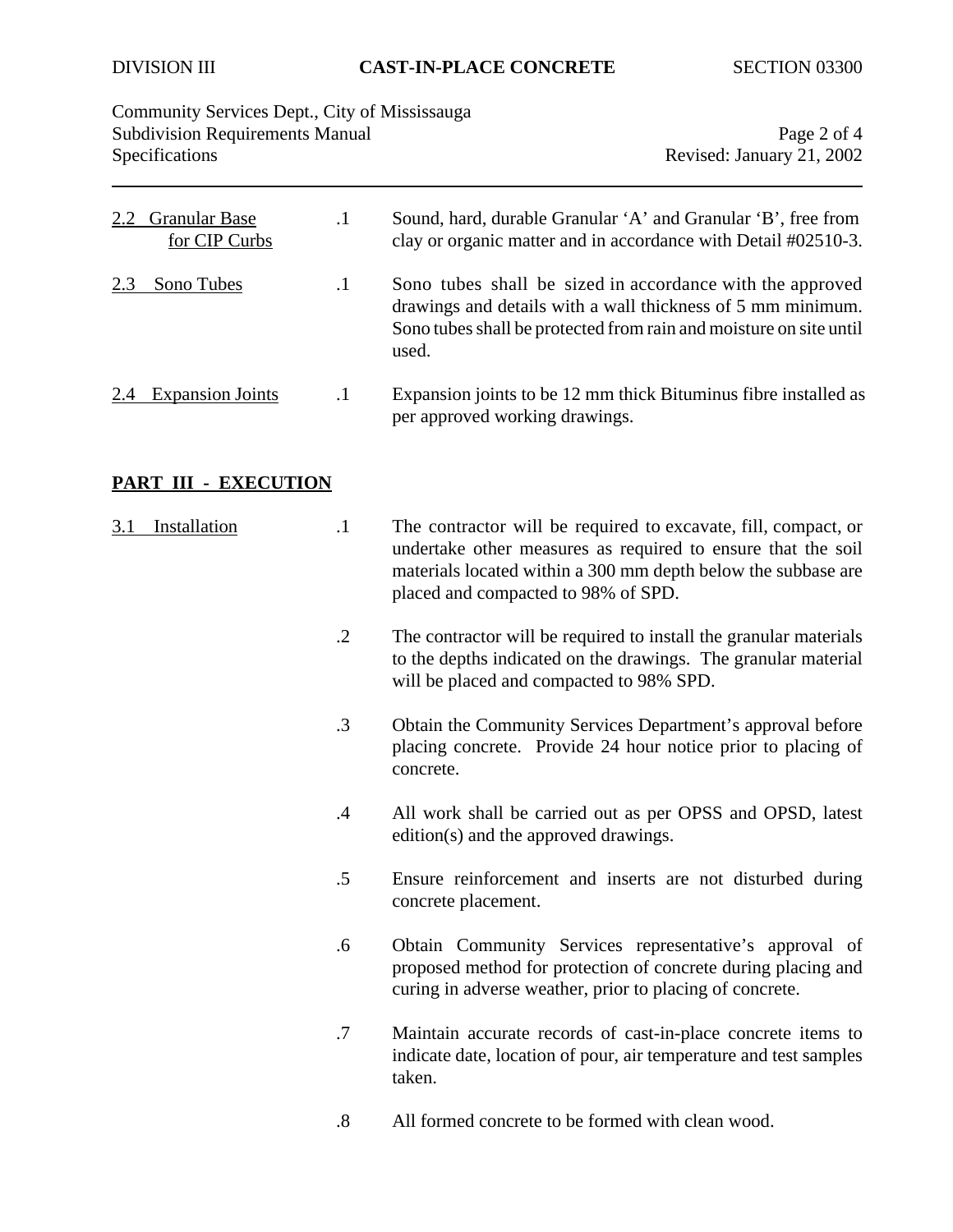Community Services Dept., City of Mississauga Subdivision Requirements Manual Page 3 of 4<br>Specifications Page 3 of 4<br>Revised: January 21, 2002

Revised: January 21, 2002

|                                  | .9         | While concrete is being placed, it shall be thoroughly and<br>continuously worked so as to flow completely throughout the<br>entire excavation area so as to leave the mass solid and without<br>holes or honey combing. Suitable tools shall be used for this<br>work. |
|----------------------------------|------------|-------------------------------------------------------------------------------------------------------------------------------------------------------------------------------------------------------------------------------------------------------------------------|
|                                  | .10        | Placing shall be continuous until section is completed.                                                                                                                                                                                                                 |
|                                  | .11        | Air temperatures shall be $5^{\circ}$ C and rising, and all necessary<br>precautions shall be taken during cold weather to the satisfaction<br>of the Community Services representative.                                                                                |
|                                  | .12        | No concrete shall be placed on frozen ground.                                                                                                                                                                                                                           |
|                                  | .13        | All edges, control joints and finishes shall be in accordance with<br>the OPSD and approved working drawings.                                                                                                                                                           |
| <b>Concrete Finishing</b><br>3.2 | $\cdot$    | The form of the curb may be stripped after initial set of the<br>concrete has been achieved to facilitate finishing on exposed<br>vertical and horizontal surfaces.                                                                                                     |
|                                  | $\cdot$ .2 | On exposed formed surfaces, neatly chip off fins, unsightly<br>ridges, or other imperfections, fill small surface voids with grout<br>and rub flush with the general surfaces.                                                                                          |
|                                  | .3         | Slope surfaces as indicated.                                                                                                                                                                                                                                            |
|                                  | $\cdot$    | All walkway surfaces shall have a broom finish.                                                                                                                                                                                                                         |
| <u>3.3</u><br><u>Curing</u>      | $\cdot$    | Concrete surfaces shall be cured for either 3 days at a minimum<br>temperature of $10^{\circ}$ C, or for the time necessary to attain 35% of<br>the specified 28 day compressive strength of the concrete.                                                              |
|                                  | $\cdot$ .2 | Concrete shall be cured by the installation of a curing compound<br>or polyethylene vapour barrier ensuring complete coverage of the<br>concrete.                                                                                                                       |
| Defective Concrete<br>3.4        | $\cdot$    | Any portion of the work not acceptable to the Community<br>Services representative shall be broken out from expansion joint<br>to expansion joint encompassing the work, and replaced to the<br>specifications, at no cost to the City.                                 |
| <b>Inspection and</b><br>3.5     | $\cdot$    | Inspection and testing of concrete and concrete materials shall                                                                                                                                                                                                         |